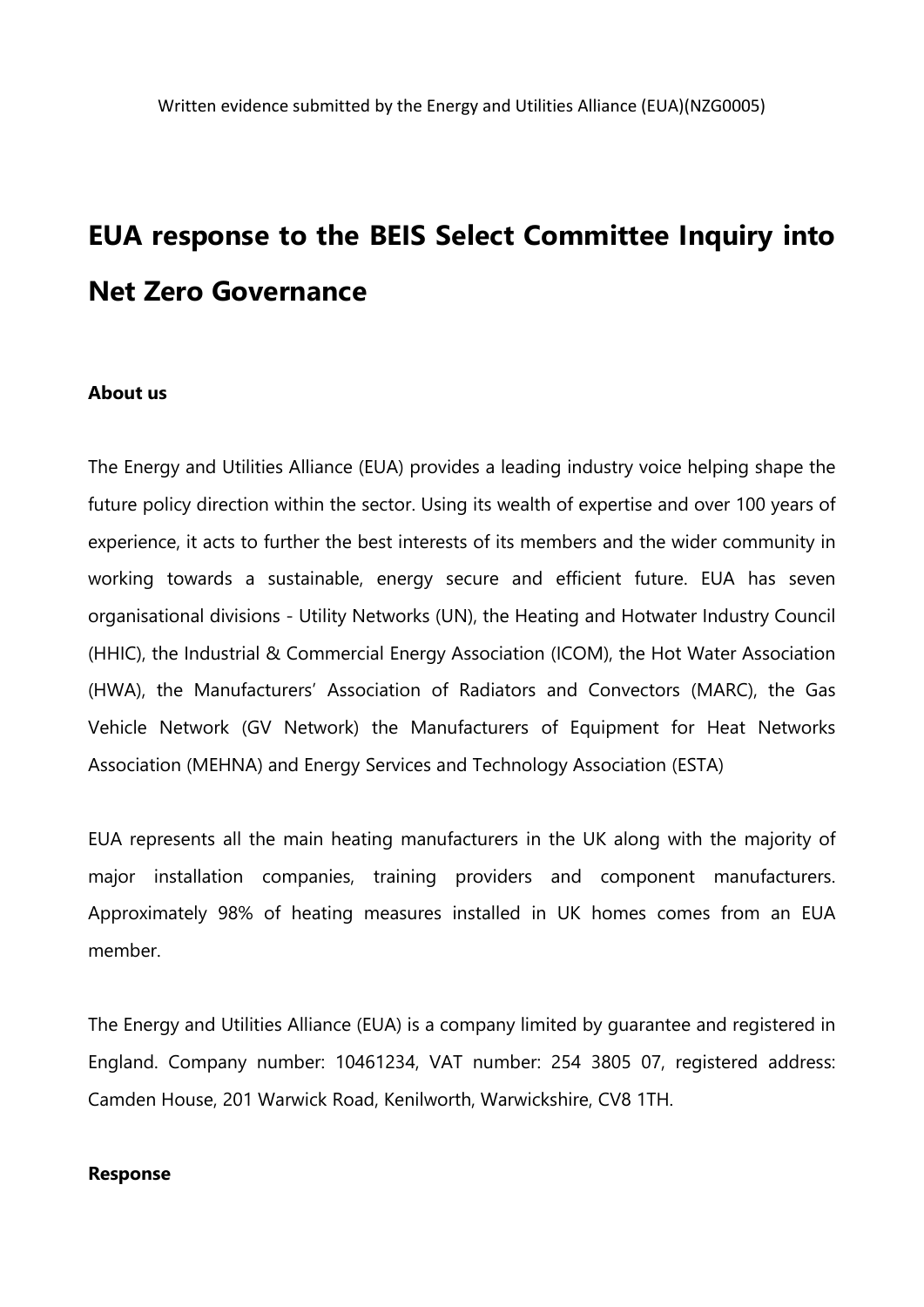# **1. What are the key requirements for a governance structure that can deliver cross-Government climate action at the pace, scale and over the duration required to meet the carbon budgets and the 2050 net zero target?**

Our members are not explicitly asking for new governance structures. Business wants some level of certainty where that is realistic and deliverable. They want the heat and building strategy to be released with a clear roadmap. They want the policies to be outlined clearly and for the Treasury to not change their mind later. They especially don't appreciate policies being developed through the press.

Our members are clear that governance is not the problem, what is needed is for decision making to be agreed by Government before details are leaked or given to business. The mixed messages and delays are the real cause for concern.

However, government should adopt a whole-systems, cross-departmental approach to policymaking with buy in from all departments, it may be desirable to have some form of net zero test on all new policies, though thought would be needed for policies that will have no bearing on climate change. We don't want to add unnecessary extra burdens on policy making.

This could also be expanded to local government; however, they would need the funding and training to ensure they have the resources needed to comply with this. Currently there is a lack of both, and so local authorities are often unable to apply climate polices.

If a new governance structure were put in place, it could be to help bridge the gap between central and local, trying to ensure consistency and fairness of net zero policy delivery. So, the new body would help identify areas with low delivery rates, identify why and help allocate resources and training.

Where we would be concerned around governance is if a new body were to determine the 'right' approach or 'right' delivery mechanism. This would hand control of energy policy to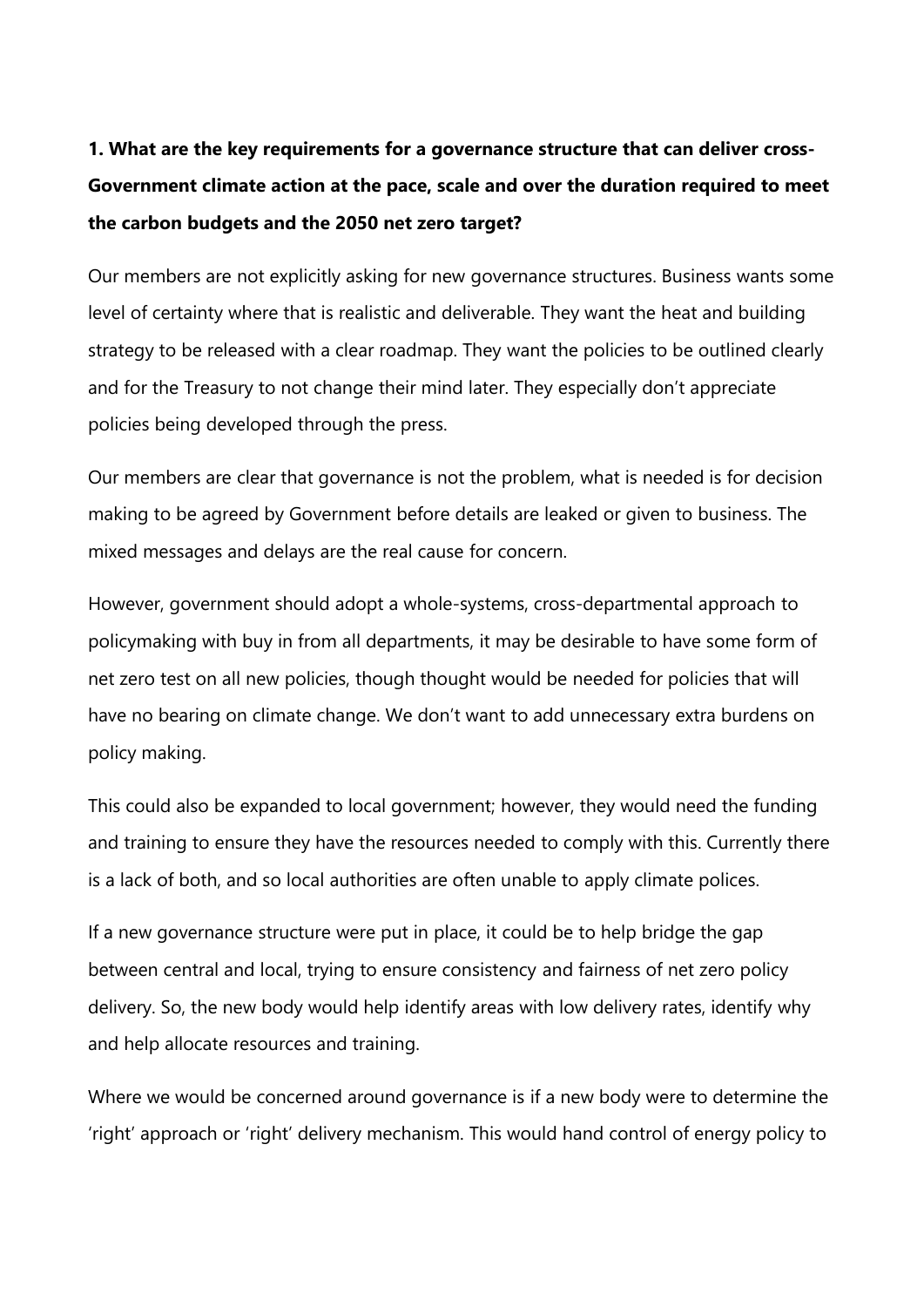this new body, removing democratic mandate and creating a new unaccountable body that may not operate in a way that is fair or proportional.

We have seen in the smart meter roll out that the role of governance bodies has seriously hampered delivery of what is a simple and vital product. No one should object to a smart meter, but through poor governance and administrative blockages the roll out has been a serious disappointment. We fear that without clear guidelines and boundaries any net zero governance body could slow down delivery rather than accelerate.

One role a governance body could have is to equip individuals with the skills needed to enter the new industries that will be required for net zero and to improve the numbers for existing net zero industries, many of which has problems with recruiting new staff. Coordination of training course developments could be a key role, along with certification and accreditation. It remains important though that any skills mandating come from government and are not generated by the governance body as this would be a democratic deficit.

We do not believe the governance body should be responsible for communications to the public. We have seen with the smart meter roll out that the work by Smart Energy GB has not improved take up and has led to increased costs. Often these bodies can make progress slower. It has been found repeatably in surveys that the government is the most trusted body for messages. Creating a new body, building public awareness and then trust will take too long and will cost too much money. With have finite of both and we need to deliver net zero now not wait for a new body to get their communications strategy ready.

We would also be concerned if a new body became responsible for street-by-street deliveries. A system-led approach will involve existing networks. They can already deliver street by street deployment of low carbon technology i.e. hydrogen boilers. A regional approach will ignore the exiting housing stock and what solution is the best fit for individual homes and businesses. We need to avoid top-down diktats and engagement with organisations already delivering.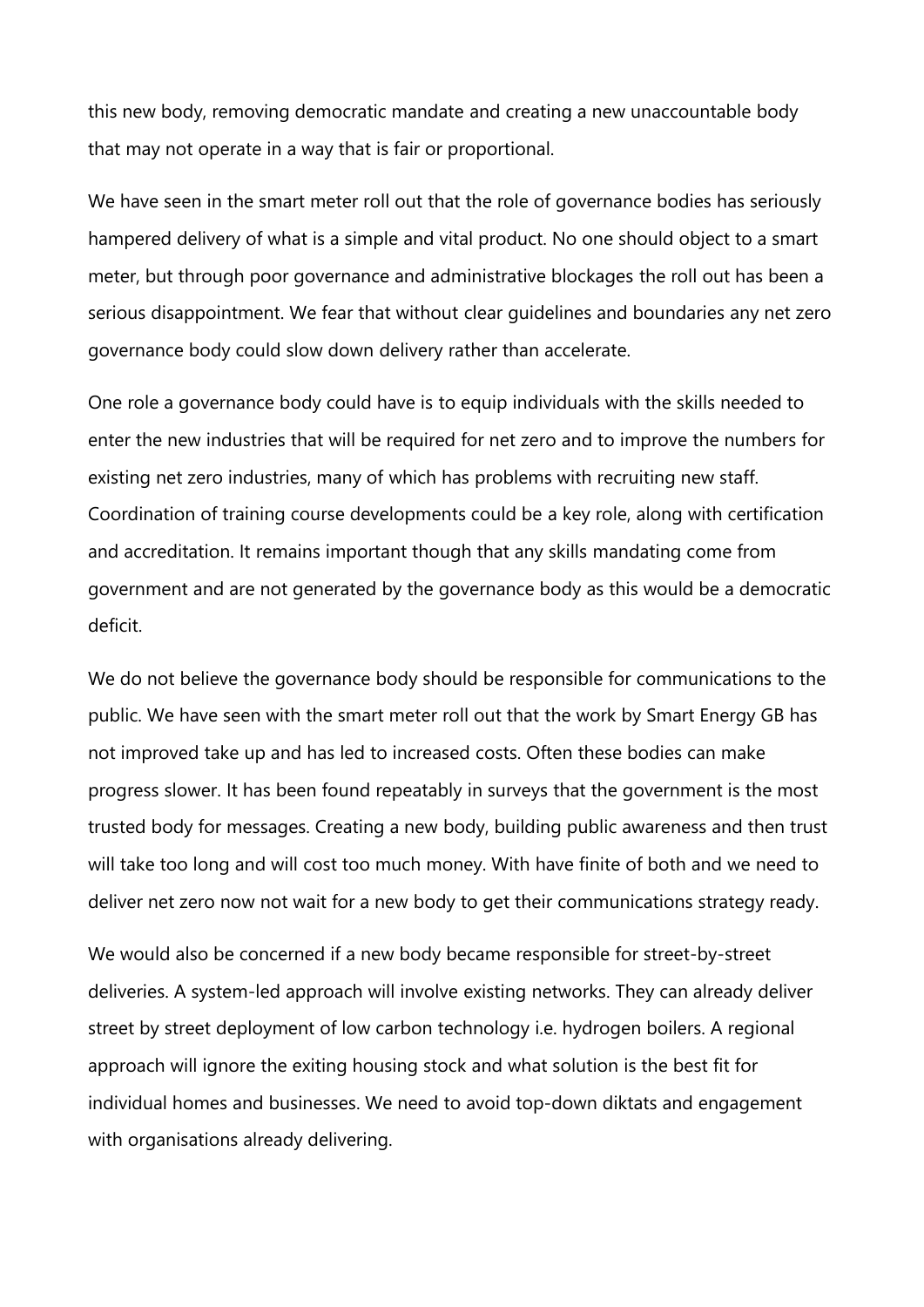# **a) Are the Government's existing net zero governance structures effective in this role, both in terms of coordination across Whitehall, and coordination with the devolved administrations and local and regional authorities?**

The governance structure is clear in the UK's targets. We have clear and unambiguous targets. The CCC report annually on progress. The targets are also legally binding.

### **b) What alternative governance structures could be established to coordinate and deliver cross-Government action on climate change more effectively?**

More governance structures are not required due to the added red tape and complexity they will bring. More effective action requires more consistent leadership from the top of Government. Though as said previously an alternative structure could assist with local delivery deficits and gaps in training.

### **c) What metrics should the Government use to measure their progress towards net zero?'.**

Continue to use the CCC and their progress reporting.

**2. What governance structures would enable HM Treasury to give greater priority to the net zero target and the carbon budgets in its financial and economic decisions?**

### **a) How could HMT better ensure that spending decisions contribute to achieving net zero in the long term?**

Again, this is already enshrined through are commitments in law to the climate act and the need to reach net zero, as agreed by parliament.

**3. What signals and support does business need from the Government in order to deliver cross-economy decarbonisation in line with the carbon budgets and the net zero target? What delivery function should Government provide itself and are relevant regulatory bodies mandated and resourced effectively to deliver on Government priorities?**